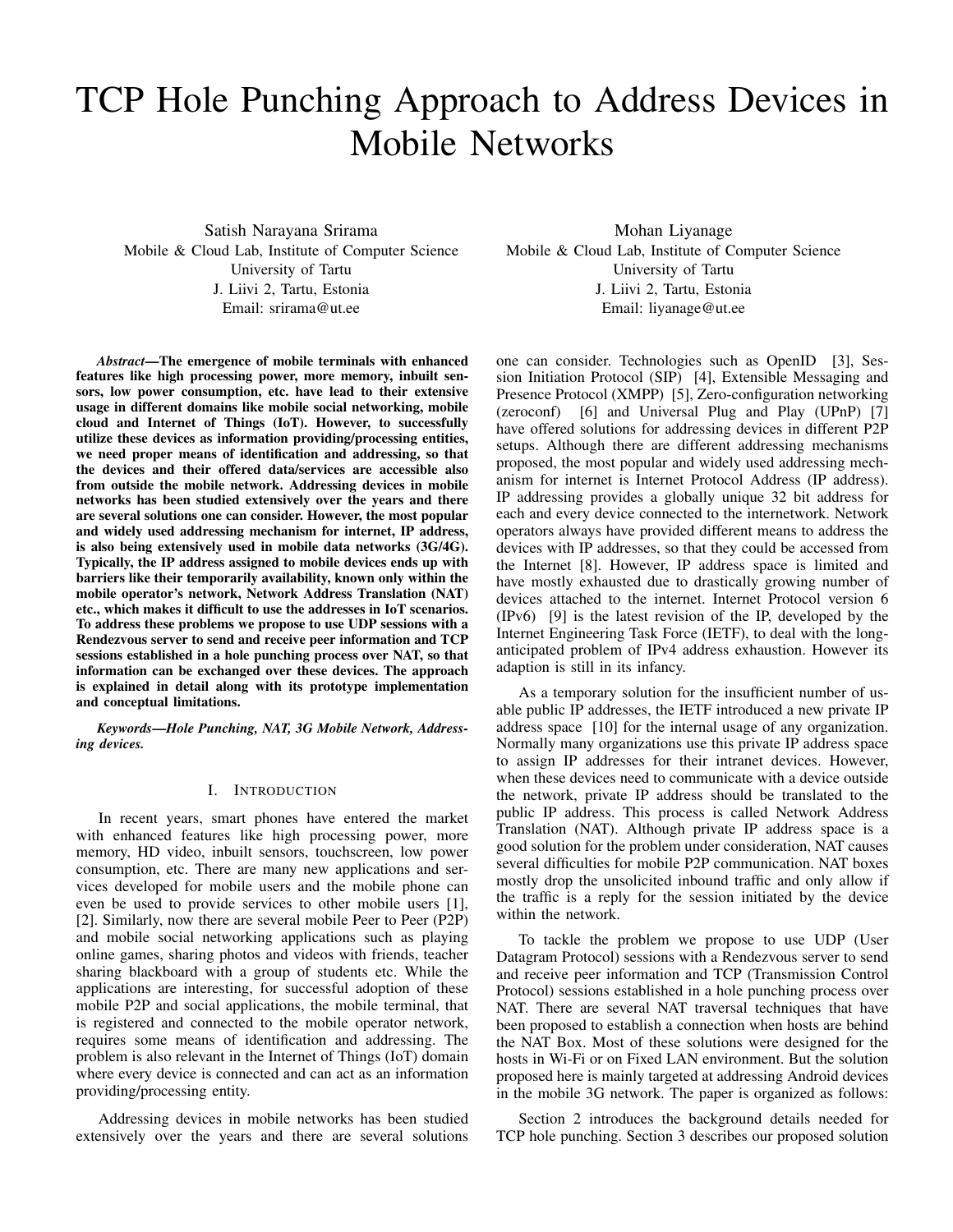for addressing devices in mobile networks. Section 4 later provides the observed results and section 5 discusses the results along with the limitations of the approach. Section 6 provides the related work while section 7 concludes the paper with some future research directions.

#### II. ADDRESSING DEVICES IN MOBILE NETWORKS: TAXONOMY AND CURRENT TECHNOLOGIES

### *A. Mobile 3G network*

The Third Generation (3G) of the mobile networks is becoming very popular because of the ability to access the internet over mobile network. 3G networks operate under the standards provided by the International Telecommunications Union's (ITU) - International Mobile Telecommunications-2000 (IMT-2000) [11]. The Universal Mobile Telecommunications System (UMTS) is one of the common 3G mobile communication systems widely being using in many countries. According to this standard minimum data rate for the stationary or walking users is 2Mbit/s and for a moving vehicle is 348 Kbit/s. Mobile 3G also has high data rate up to 10Mbps with the HSDPA technology (High Speed Downlink Packet Access) [12]. With these high rates, the 3G network enables voice and video calling, file transmission, internet surfing, online TV, viewing high definition videos, playing games and much more for their users.

#### *B. IP Address Assignment in the Mobile Networks*

Hierarchical architecture is used to design the core network of the mobile communication systems. In UMTS the data traffic generated by each mobile traverses through the UMTS Terrestrial Radio Access Network (UTRAN) and moves to the packet-switched domain. From the packet-switched domain the data moves to the internet or other mobile networks. In such a scenario, each mobile device gets IP address from the Gateway GPRS Support Node (GGSN) located at the edge of the packet switched domain. GGSN works as an interface for the mobile network and the internet. It is impossible to provide a public IP address for each and every mobile device because there are thousands of subscribers registered under one mobile network operator. As a solution for this, GGSN assigns private unroutable IP address for the mobiles and translates this private IP address to the public IP address when the user needs to access the internet.

#### *C. Network Address Translation*

Network Address Translation (NAT) is being used by many service providers and organizations as a solution for the insufficient number of usable public IP addresses. Originally NAT was introduced as a short-term solution for the IP address shortage, but is prone to some problems in networking. There are few IP address blocks were defined as Private IP addresses. These IP addresses are also called non routable as data packets with these addresses can't travel over internet. Since the scope is private many organizations can use same private IP addresses within their networks. But when the device needs to communicate with the devices on public network this private IP address should be converted to the public IP address. At this point NAT process is involved and maps internal private addresses to the external public addresses. An internal IP



Fig. 1. NAT process



Fig. 2. Full Cone NAT

address and the port (Internal Socket) is mapped to an external IP:port pair (External Socket). Whenever the NAT receives a packet with the external IP:port, it uses the map to reroute the packet back to the internal device which is using matched internal socket (illustrated in figure 1). Using this method several private IP addresses can be mapped to one public IP address. Depending on the method of the translation it is called Network Address Translation (NAT) or Network Address Port Translation (NAPT) [13] .

#### *D. Commonly used NAT Translation Techniques*

Although there is no particular standard defined for the NAT process there are four commonly used translation techniques [14] in the industry.

*1) Full Cone NAT:* In full cone NAT, the internal IP address and port are mapped to an external IP and port. In this method, whenever inbound traffic comes to external port it is just forwarded to the matching internal device without doing any filtering. This is prone to some security risks as anybody from outside can send data to the internal device if he knows the external port of the mapping (illustrated in figure 2).

*2) Address Restricted Cone NAT:* In Address Restricted Cone NAT, internal IP and port are mapped to the external IP and port. But for inbound traffic NAT box checks the source IP address of the packet. It allows the traffic coming from the source only if it is already addressed by the internal host. Any unsolicited packets from outside to external port are blocked. This provides additional security but causes difficulty in connecting P2P applications (illustrated in figure 3).

*3) Port Restricted Cone NAT:* This case is almost similar to Address Restricted Cone NAT. In addition; it also checks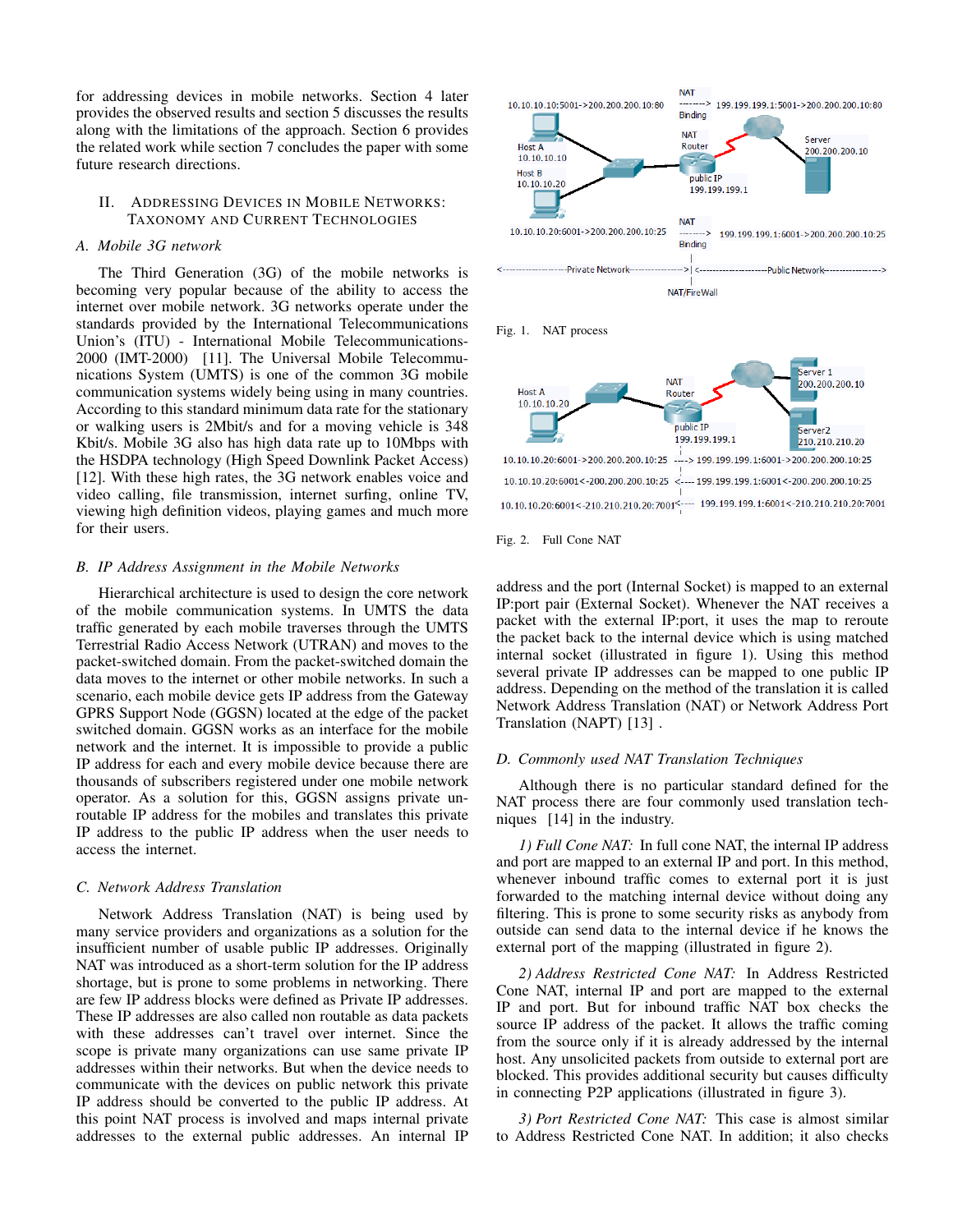

Fig. 3. Address Restricted Cone NAT



Fig. 4. Port Restricted Cone NAT

the port number of the inbound traffic. It allows the packet only if the source IP and port of the packet match with the mapped public socket (illustrated in figure 4).

*4) Symmetric NAT:* This is the most restricted mapping method in comparison with other three methods. In all the above cases the internal socket's port number is directly mapped to the public socket's same port number. But in symmetric NAT the internal socket is mapped to a completely different new external socket. If the internal device uses same socket to send data to a different external host, the NAT device maps it with another new external socket. This prevents any type of unsolicited inbound traffic. But it is very hard to predict the port mappings in this NAT process even though we know the internal socket details. In Symmetric NAT only the external device that receives a packet from internal device can send a packet back to the internal host. The scenario is illustrated in figure 5.





Fig. 6. Hole punching with Rendezvous server

*5) TCP Hole Punching:* When hosts are behind the NAT boxes it is impossible to establish connection from the outside network because NAT boxes drop the incoming requests. Hole Punching is a technique that allows a host located behind a firewall/NAT to send traffic to another host without collaboration of the NAT itself [15], [16]. With the help of the well-known Rendezvous server (RS), clients can establish these direct sessions. First hosts establish initial UDP session with the RS and the server later exchanges the connection details with both the hosts. Since each device knows the other peer's details they can establish a connection by sending an initial request. Figure 6 illustrates the hole punching process.

Transmission Control Protocol (TCP) is connection oriented and reliable protocol mainly used to transport data in a reliable manner. The size of the TCP header is 20 Bytes. Some important fields of the TCP header which are interesting for the hole punching and the rest of the discussion of the paper are described below.

*Source port*: The source port is the number that is assigned by the local host when it transmits data to the remote host. This is a random number which is normally higher than 1023 according to the Internet Assigned Numbers Authority (IANA) port numbering procedure. Source device can distinguish the sessions by referring the source port.

*Destination port*: The destination port is normally a wellknown port number which is used by the remote device to identify the service requested by the source device.

*Sequence number*: It is a 32 bit number, which indicates the reference number of the transmission data byte. This number helps to maintain the ordered delivery of data byres.

*Acknowledgment number*: This is a 32 bit number which is used to maintain the reliability of the data transmission. The receiver should acknowledge the transmitter about the received data.

TCP is a connection oriented protocol. That means, first the transmitter and the receiver should establish the logical connection before the data transmission. Then data can be sent through this connection and the connection should properly terminate at the end. The connection establishment process of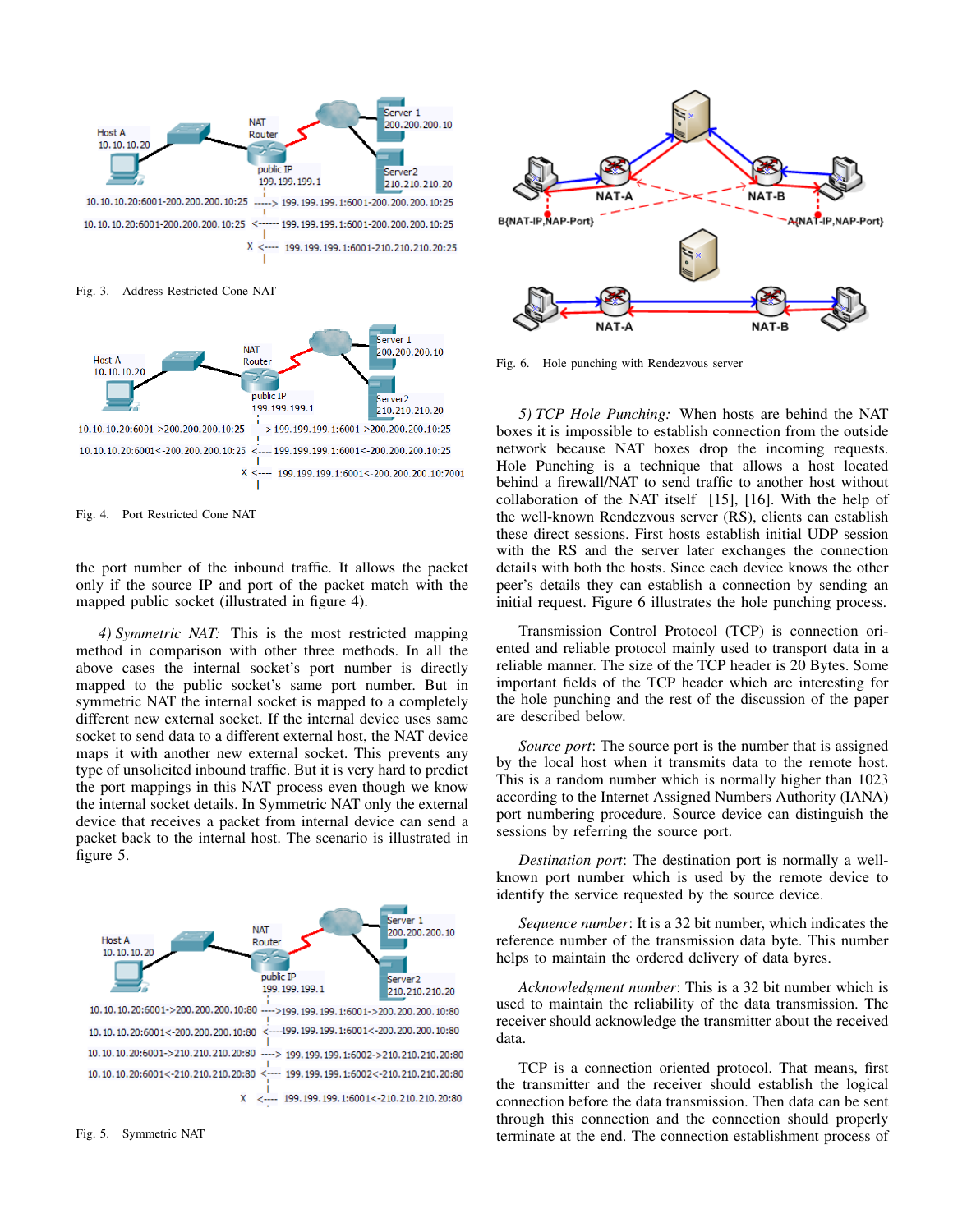

Fig. 7. TCP 3-way handshaking

the TCP is called as the Three-Way Handshaking and is shown in figure 7.

# III. PROPOSED SOLUTION

There are several solutions [16], [17], [18] already implemented for the TCP hole punching. But most of these solutions target establishing sessions between peers connected to the fixed networks. When considering a fixed network, most of the times the NAT device is also owned by the same organization and it can be configured (probably by admin) based on need so that some inconvenient NAT configurations can be avoided. But when using a mobile network, the user is unable to modify any NAT policy and must use whatever the NAT configurations are deployed by the mobile operator. In addition, when considering fixed network, number of the connected devices are generally limited. But in mobile networks every day there are thousands of devices at any particular time that are connected and using it. After an extensive search we could not find any workable solution which can be used for the Android devices in mobile networks.

To address these problems we propose to use UDP sessions with the Rendezvous server to send and receive peer information and TCP sessions in the hole punching process.

#### *A. The Rendezvous Server*

To demonstrate the proof of concept, the Rendezvous server is developed and deployed on an Ubuntu server installed on Amazon public cloud as an Elastic Compute Cloud (EC2) micro instance. Micro instances are minimum capacity servers offered by Amazon EC2 with 615 MB memory. However, when the services become popular, the rendezvous server can be deployed on a much powerful machine, exploiting the different types of servers offered by public clouds and their vertical scalability. The server is also assigned a public IP address (e.g. 107.20.232.29). Since the server is assigned with a public IP address, any host can easily access the server even though they are located behind the NAT. For the registration process we used UDP datagrams. Since UDP is a connectionless, we can reduce the overhead of maintaining

| source port                              | destination port |            | Source port                              | destination port |
|------------------------------------------|------------------|------------|------------------------------------------|------------------|
| 50611                                    | 2020             |            | 44121                                    | 2020             |
| source IP                                | destination IP   |            | source IP                                | destination IP   |
| 10.10.181.2                              | 107.20.232.29    |            | 212.53.101.9                             | 107.20.232.29    |
| data                                     |                  |            | data                                     |                  |
| register, 37211223344-10.10.181.2:50611! |                  | <b>NAT</b> | register, 37211223344-10.10.181.2:50611! |                  |

Fig. 8. Details of the datagram in registration

too many sessions for registration requests. When the server is running there is a UDP socket listening on local port 2020 to accept client's registration requests.

The first step in the hole punching procedure is that the client devices need to register with the server. We have developed an Android application to help the user in performing the procedure. The client should first send the UDP packet to the server with the client's registration details. As per the proposed solution, clients should register with the server by providing their mobile number in the IDD format in order to maintain a unique identification for the clients. The server stores clients' details (Mobile no, Public IP Address assigned at NAT, Public Port, Local IP Address and Local Port) in its internal data structure for future matching. When the client device is registered for the first time, the server program creates a client object and adds it into the client list. If the same client registers next time with the same number, the existing client object's details are updated with the current details.

#### *B. Establishing peer connections*

The proposed solution is capable to address mobile devices in different situations. As an example sometimes both peer devices can be located in the same cell under one mobile operator or sometimes the peers are in two different locations under two mobile operators. The server will identify clients' configurations and handles them accordingly. The possible scenarios and solutions are explained here in detail.

*1) Both peers are located in the same 3G cell - same Mobile Operator:* In this situation most of the times both host devices are getting their IP configurations from the local interface of the same GGSN. So this GGSN device is working as the NAT interface for both hosts. In other words both clients are behind the common NAT device and belong to the same private network. In this case, the connection will be established as follows.

When the host A needs to establish a connection with the host B to send some information, the first step is that both devices should register with the rendezvous server. For this they should start the installed client application and send the UDP request as "register" to the server endpoint 107.20.232.29:2020, as already explained, and shown in figure 8.

If the registration is successful, the server creates an object with A's registration details and adds it to the clients' list for later matching. If the recipient (host B) is not registered, host A can send the message to the host B by using existing communication methods (SMS, SIP message) for asking to register with the server. Extensions can also be introduced to the current approach, when it is widely adopted, such as the mobile networks themselves can register the devices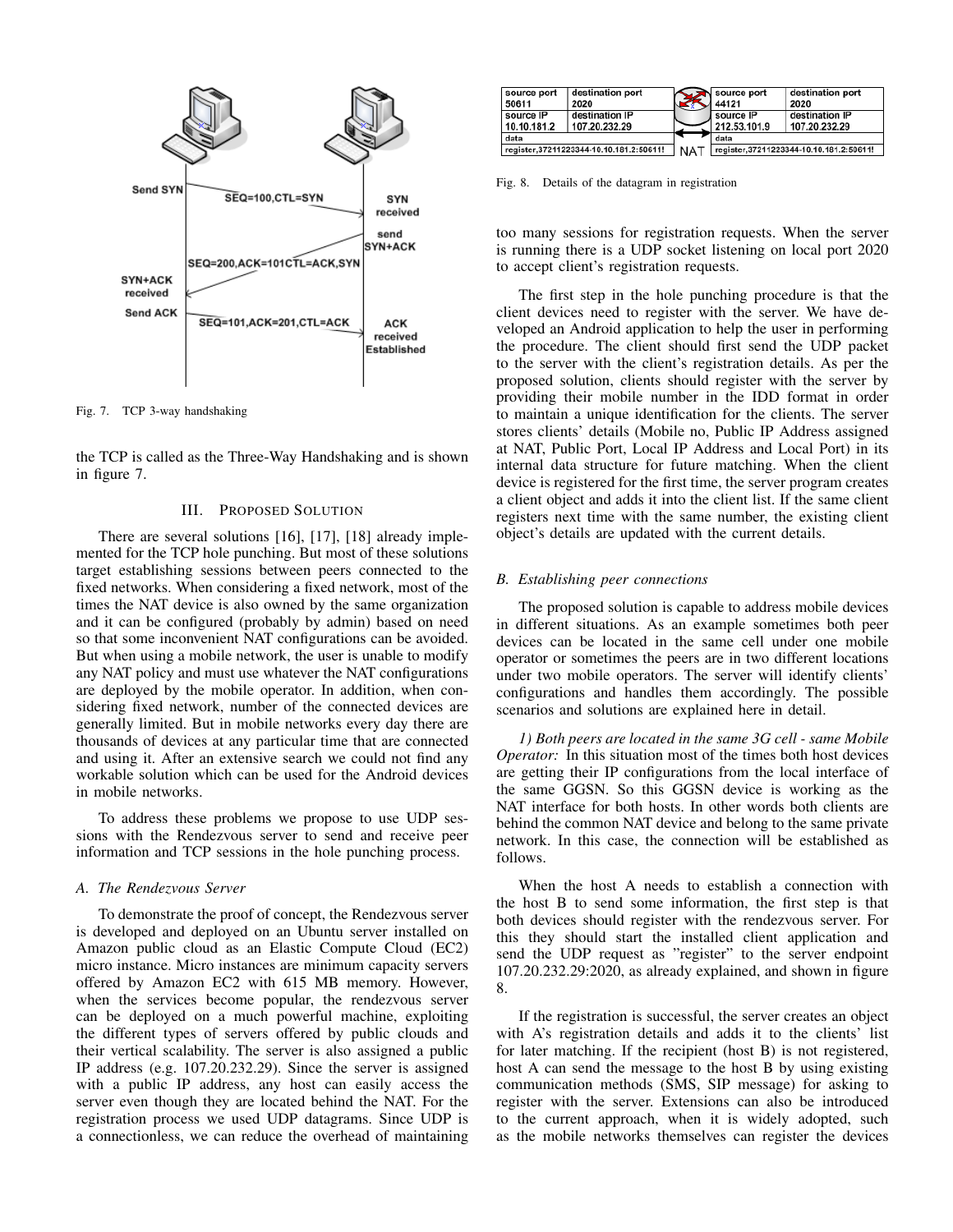

Fig. 9. Establishing connection through hole punching when peers are behind the same NAT

to the public rendezvous servers once they show interest in exchanging packet data.

Registration details of the host A are as shown in table I. Once host B gets the invitation from the host A, it also registers with the server by sending UDP "register" request. B's registrations details are also mentioned in table I.

|                         | Host A       | Host B       |
|-------------------------|--------------|--------------|
| Mobile No               | 37211223344  | 37211223355  |
| Local IP                | 10.10.181.2  | 10.10.181.10 |
| Local Port              | 50611        | 60011        |
| Public IP(at NAT box)   | 212.53.101.9 | 212.53.101.9 |
| Public Port(at NAT box) | 44121        | 80011        |

TABLE I. REGISTRATION DETAILS OF HOSTS A AND B

Now host A can send the request as "connect" with the host B's mobile number as the destination. At this point server processes this request and stores the information in a temporary object. Then the server gets the destination number of this temporary client object (37211223344) and looks for a matching client in the client list. Since host B is already registered in the client list the server can find the connection details of the B. Steps 1 and 2 in figure 9 represent the registration process.

To identify the scenario whether both hosts are behind the same NAT, the server does further matching with public IP addresses of both hosts A and B. If the both public IP addresses of A and B are the same then they should be behind the same NAT box. In this situation hosts A and B only need to know their local endpoint details to initiate a connection.

Then the server crafts a Datagram and inserts host A's local endpoint details (10.10.181.2: 50611) and sends it to the host B. Also server crafts another Datagram and inserts host B's local socket details (10.10.181.10: 60011) and sends it to the



Fig. 10. Sequence diagram showing the timeline of activities performed during the connection establishment between the devices

host A. The procedure is illustrated in figure 9, steps 3, 4 and 5.

Once the datagrams are received, both host A and B should create a TCP listening socket according to their local port number which was sent to the other host. As an example host A and B should create listening TCP sockets with the ports 50611 and 60011, respectively. Host A then sends TCP SYN message to initiates the session. At the host B there is a TCP listening socket running on port 60011 to accept TCP SYN message from the host A. Then host B sends a SYN-ACK to Host A. Host A finishes the establishment of TCP connection by confirming with ACK. The complete scenario is shown in sequence diagram figure 10. Notice that, since the TCP listening sockets are running at the both host devices any device can initiate the connection procedure, after the registration.

*2) Peers are located behind different NAT boxes:* When the peers are in different mobile operators they are located behind different NAT boxes and hence are in different private networks. In order to initiate a connection, both clients should learn the public socket details about each other.

The registration phase is almost the same as the previous scenario and table II shows the registration details of hosts A and B.

|                         | Host A       | Host B       |
|-------------------------|--------------|--------------|
| Mobile No               | 37211223344  | 37211223355  |
| Local IP                | 10.10.181.2  | 10.100.100.2 |
| Local Port              | 50611        | 60011        |
| Public IP(at NAT box)   | 212.53.101.9 | 89.18.102.10 |
| Public Port(at NAT box) | 44121        | 80011        |

TABLE II. REGISTRATION DETAILS OF HOSTS A AND B

The server uses the same algorithm to match the destination device as described earlier. But in this case peers public IP addresses are not same because they are coming from different NAT boxes. Because of this reason, the server should exchange hosts' public socket as well as private socket details between peers to initiate the sessions. At this point, server crafts a datagram and inserts host B's public and private socket details and sends it to the host A. Similarly, server sends host A's public and private socket details to host B by using another datagram (figure 11, steps 3, 4 and 5).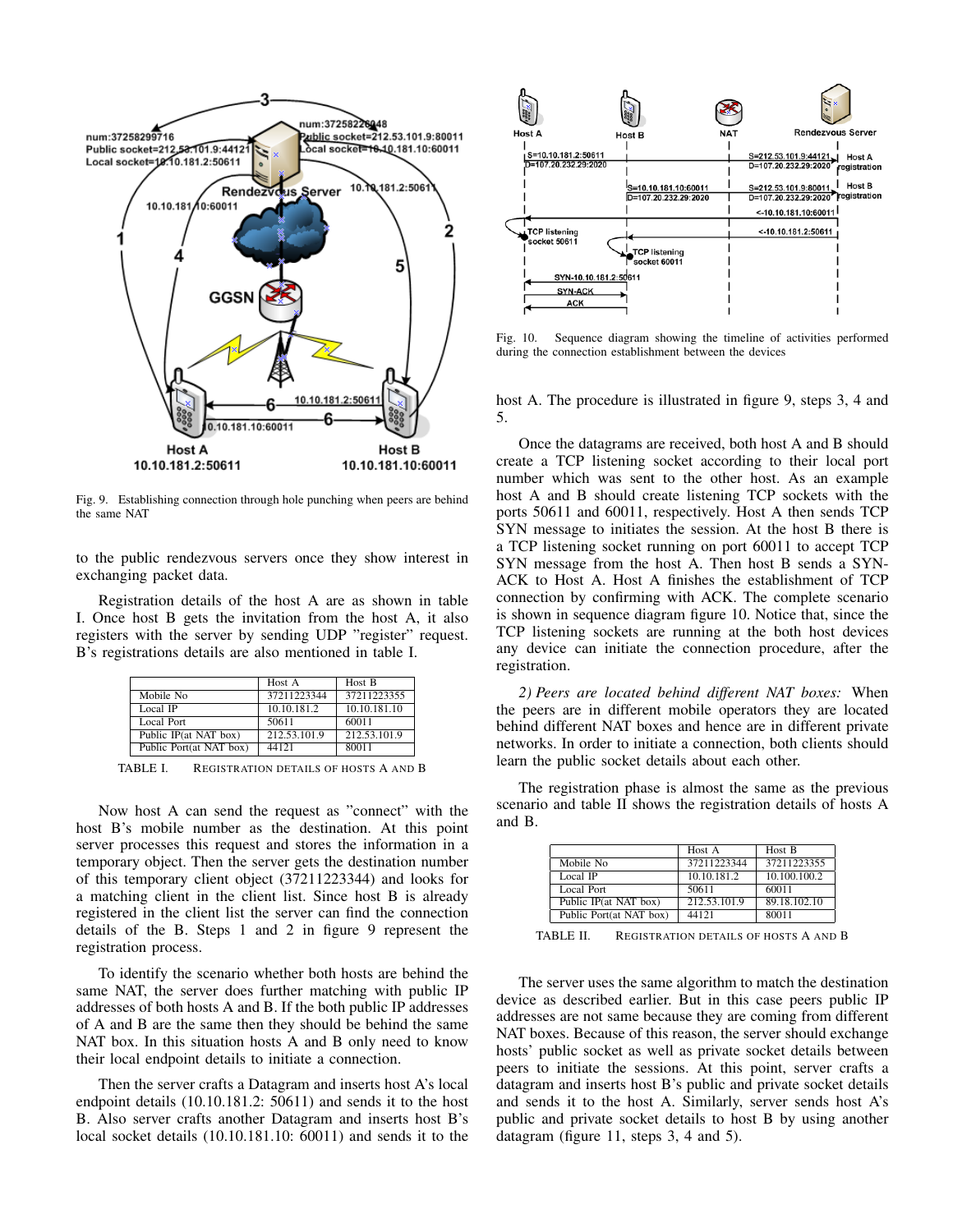

Fig. 11. Establishing connection through hole punching when peers are behind different NATs

Once the datagrams are received, the next step is starting a TCP session between the peers. Here both peers initiate sessions simultaneously. Host A starts the TCP listening socket on port 50611 and sends the TCP-SYN message to the host B. At the NAT-A it creates a map for this session and forwards it to the host B's public end point, here it is 89.18.102.10:80011. But at the NAT-B this packet is dropped because it is unknown inbound packet for the NAT-B. But still NAT-A is waiting for the reply from B (hole is punched).

Same time host B also starts a TCP listen socket on the port 60011 and sends the TCP-SYN packet to the host A's public socket, here it is 212.53.101.9:44121. NAT-B creates a map and forwards this packet to the A. Now this packet can reach the host A because NAT-A is waiting for a reply from the B. In other words, this packet can travel through the punched hole in NAT-A and reaches the host A. Host A accepts this TCP-SYN message as there is a TCP listen socket on port 50611 to accept SYN messages. Then host A sends SYN-ACK message to the B and NAT-B allows this packet because there is a hole punched during initial step. Now B accepts SYN-ACK and confirms to A using ACK message. Once the ACK received by the host A then both devices have established TCP session which can be used to exchange data between them (2 way communication).

It is interesting to note that, in the above scenario, host A wanted to initiate the session, however if one thinks from a pure TCP perspective, the scenario ended up as though host B initiated the TCP session

#### IV. TEST SCENARIOS AND THE RESULTS

The proposed solution is implemented and tested with few Estonian mobile networks, TELE 2 [19], Elisa [20], EMT [21]. The considered test scenarios and the results are described below.



Fig. 12. Android application with the messages

### *A. Test Scenario 1 - Both hosts are located in same mobile network*

The scenario is demonstrated without any troubles in TELE2 network. Here both mobile devices use TELE2 3G internet connection. Host A is a Samsung Galaxy SIII phone with the mobile number 37258299716. Host B is a Nexus-5 phone with the number 37258226048.

Both hosts A and B are registered with the server. After that host A again sends "connection" request to the server to establish a connection with host B. The server checks the hosts' registration number to locate the destination. The details are later exchanged, as already explained. After this step, both devices were able to send and receive messages from each other. Figure 12 displays the output captured from two hosts when the host A sent the message and the host received the message on our developed client application. As already explained once the connection is established, host B can also send a message.

#### *B. Test Scenario 2 - Hosts are located in the different mobile operators*

In this scenario the mobiles are connected to deferent mobile networks and tried to exchange messages. The results of this analysis are mixed and the reasons are discussed in detail in the coming sections. Consider the case where host A was in the TELE2 3G/4G mobile network and the host B was in the EMT 3G/4G mobile network. As the first step both devices register with the server. Now host A sends a message to the host B. Server locates the host B (3725855496) and exchanges connection details. Then the devices tried to exchange messages.

Here we observed interesting results. When sending messages from host A (A initiates connection) to host B our proposed solution failed. However, when sending messages from host B (B initiates connection) to host A it was successful. Similar results we observed when host A is in TELE2 and host B in Elisa.

Table III summarizes the results of different test scenarios with the three common Estonian mobile networks. So we observed, when one of the devices is in the TELE2 mobile network, connection can be established form any other mobile network, by making the second device to initiate connection.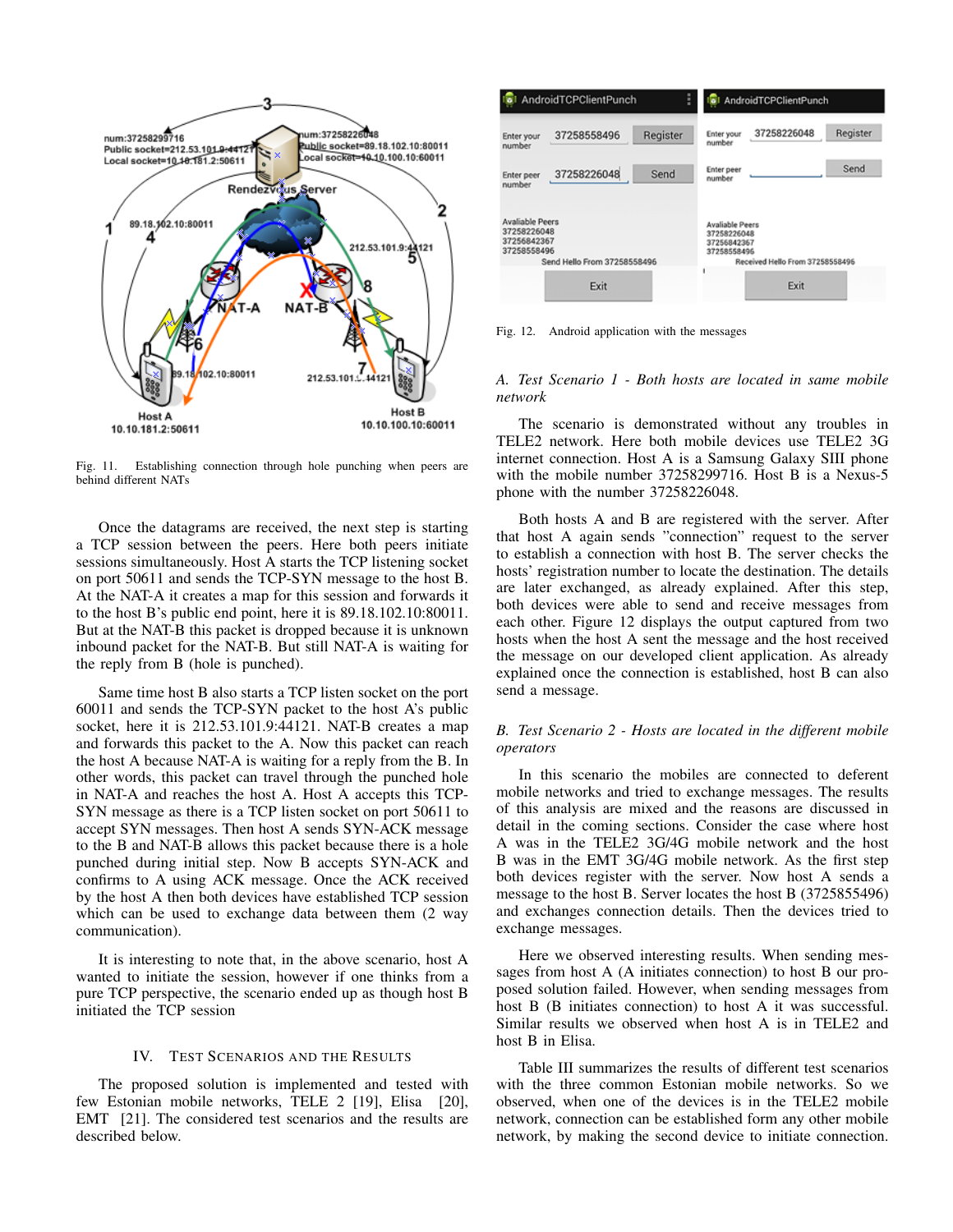It should be remembered that once connection is established, both the devices can send the messages to each other as long as the connection persists (TCP connection is bidirectional).

| Connection initiator | Receiving mobile  | Result         |
|----------------------|-------------------|----------------|
| TELE2                | <b>EMT</b>        | Fail           |
|                      | Elisa             | Fail           |
| <b>EMT</b>           | TELE <sub>2</sub> | <b>Success</b> |
|                      | Elisa             | Fail           |
| Elisa                | TELE2             | <b>Success</b> |
|                      | <b>FMT</b>        | Fail           |

TABLE III. TEST RESULTS OF THE HOLEPUNCHING APPROACH ACROSS DIFFERENT MOBILE NETWORKS

# V. DISCUSSION OF THE RESULTS AND LIMITATIONS OF THE APPROACH

According to the test results we observed that some hosts cannot establish connections properly. There are few internal and external factors that will limit the functionality of our implementation. Main external factor is the differences in behavior of the NAT techniques used by the mobile operators. To get a better idea about the behavior of the NAT box applied, we implemented a simple application which can retrieve devices' own public socket details. This application sends two messages using same local socket to two different servers. These servers replied to the host with the public socket details assigned by the respective NAT for that communication. Table IV summarizes the result of the NAT translation of three common mobile operators in Estonia.

| Mobile network         | Local socket  | Public<br>socket | Public<br>socket |
|------------------------|---------------|------------------|------------------|
|                        |               | (from server1)   | (from server2)   |
| TELE <sub>2</sub>      | 83.176.3.195  | 83.176.3.195     | 83.176.3.195     |
| (subscription)         | :35049        | :35049           | :35049           |
| 1)                     |               |                  |                  |
| TELE <sub>2</sub>      | 83.176.2.178  | 83.176.2.178     | 83.176.2.178     |
| (subscription)         | :40756        | :40756           | :40756           |
| 2)                     |               |                  |                  |
| $(subscript-$<br>EMT   | 10.145.20.13  | 217.71.46.13     | 217.71.46.13     |
| tion 1)                | :52142        | :52142           | :52142           |
| (subscrip-<br>EMT      | 10.128.194.59 | 217.71.44.59     | 217.71.44.59     |
| tion 2)                | :58296        | :58296           | :58296           |
| $(subscript-$<br>Elisa | 10.27.201.251 | 194.150.65.155   | 194.150.65.155   |
| tion 1)                | :51605        | :55251           | :55252           |
| (subscrip-<br>Elisa    | 10.26.164.121 | 194.150.65.24    | 194.150.65.24    |
| tion 2)                | :33045        | :32322           | :32323           |

TABLE IV. NAT ACROSS DIFFERENT MOBILE NETWORKS IN ESTONIA

Our approach is basically working properly on the TELE2 mobile network. When we analyze the IP address assignment here we can see that TELE2 always assigns a public IP address (observed actually a huge pool of them) to a mobile device. Since, probably there is no NAT translation applied in TELE2, devices from any mobile network (even when having NAT applied within) can directly initiate a session with a device that is attached to the TELE2 mobile network.

When considering EMT mobile, it assigns a private IP address to the clients and translates it into a public IP address when needed. During NAT it keeps the local port number as the same and only translates the private IP address into the public IP address. Our implementation currently supports only fullcone type NAT and EMT might be using a technique other than full-cone NAT and connection can't be initiated to the EMT network.

Address translation of the ELISA mobile network is more likely similar to the symmetric NAT translation. We found that ELISA translates a local socket into a completely new public socket. Even the request coming from same local socket to the different destination, NAT assigns a new socket for that session. It is very difficult to implement hole-punching because of the port prediction which will be involved in this case.

When implementing our solution we only considered about how the NAT maps local socket and the public socket. But in TCP session, sequence numbers also play a major role. Some NAT boxes are also checking the sequence numbers of the incoming TCP packets. If this sequence number is invalid, NAT just closes the public socket. To overcome this problem we should also learn the sequence numbers of end points TCP process. But to capture the sequence numbers we need the help of the raw sockets. Creating a raw socket is not difficult for a PC but is very difficult for android devices, which most often needs rooting the device. We have a solution developed based on this approach, but we think this approach is too invasive for the mobile device or IoT [22]. However, one can consider the case as one of the limitations of our implemented solution rather than the proposed solution.

#### VI. RELATED WORK

Establishing a TCP session through NAT has been studied extensively. There are few prominent techniques which are summarized here.

NUTSS is an approach which proposed using an external STUNT server and simultaneous NAT traversal technique that is applicable to devices connected to the fixed network [23]. According to this approach both end points send an initial SYN with a little TTL value that is just enough to cross their own NATs. This SYN is dropped in the middle of the network before reaching to its destination. End points can learn their initial sequence number by listening to their outbound SYN using PCAP or a RAW socket. Then both endpoints inform this sequence number to the STUN server hosted on the public network. The STUN server spoofs a SYNACK to each host with the properly settled sequence numbers. After that both hosts send ACK to complete the handshaking process. There are some potential problems which can be seen when implementing this approach. We need to set the lower TTL value in the SYN packet that should be more enough to cross the own NAT but less enough to cross the destination NAT. But it is impossible to set that kind of the TTL value if both devices are located behind the same NAT. To set the TTL value we need to access the OS TCP process using a raw socket. But when considering android devices creating a raw socket is still complicated and needs a rooted device.

Similarly, in NATBLASTER approach both devices use SYN packet with lower TTL value to initiate the session [18]. This SYN packet is dropped in the middle of the network before reaching its destination. Then hosts learn the initial sequence numbers of the SYN packet and send it to the publicly accessible third party server. This server exchanges initial sequence number with the hosts. Instead of using server to forge SYNACK packets here each host forges SYNACK to the other host. After this step each host can establish the TCP session by sending ACK to the peer. Again, The approach ends